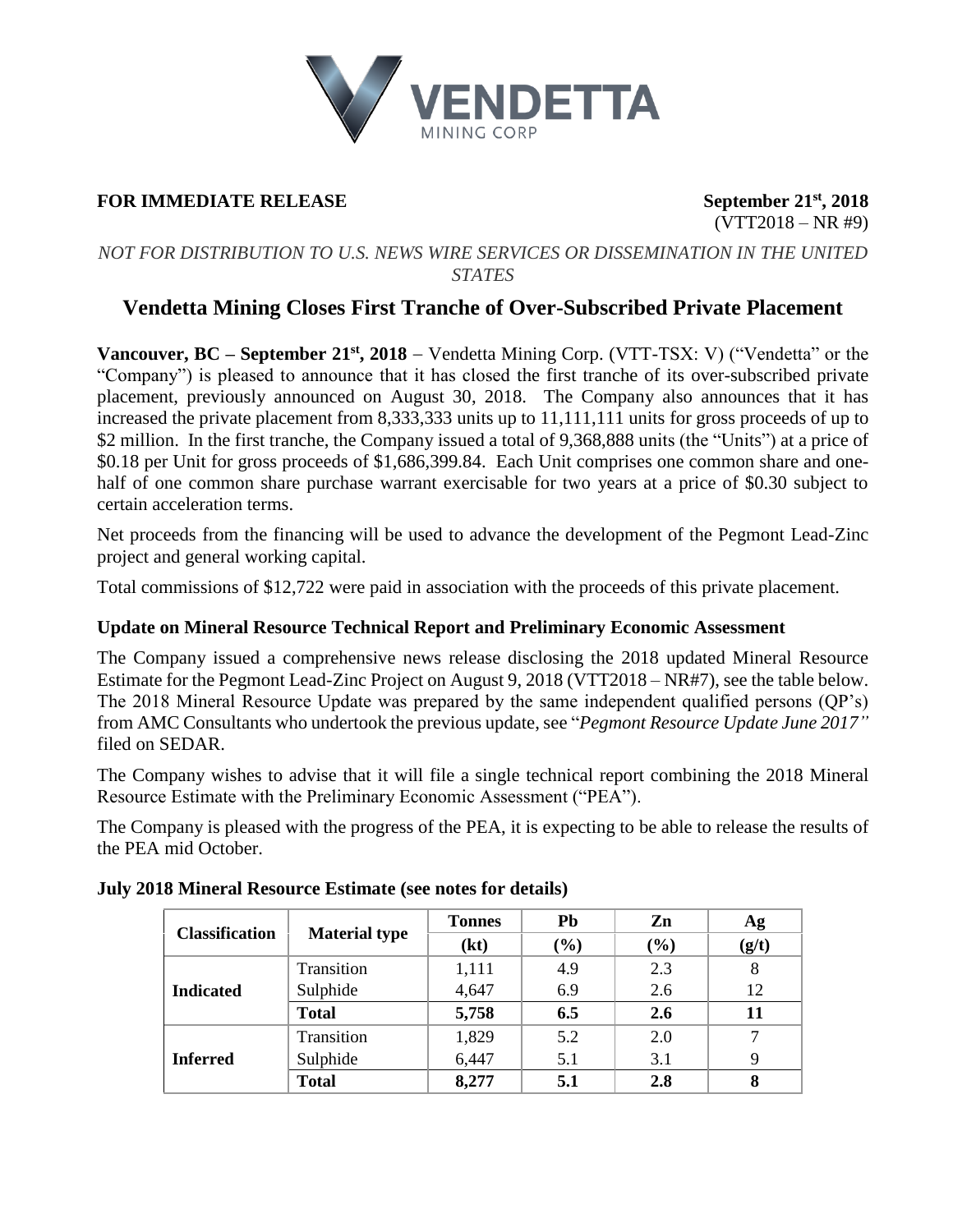

Notes on the above table:

- 1. CIM Definition Standards (2014) were used to report the Mineral Resources.
- 2. The Mineral Resource update has been prepared by independent qualified persons ("QPs") J.M. Shannon P.Geo, D Nussipakynova P.Geo, M. Angus MAIG, P. Lebleu P.Eng, of AMC and A Riles MAIG, of Riles Integrated Resource Management Pty Ltd., and has an effective date of July 31, 2018.
- 3. Mineral Resources are not Mineral Reserves and do not have demonstrated economic viability. There is no certainty that all or any part of mineral resources will be converted to mineral reserves. Quantity and grades are estimates and are rounded to reflect the fact that the resource estimate is an approximation.
- 4. Using drilling results up to April 15, 2018.
- 5. Cut-off grade applied to the open pit Mineral Resources is 3% Pb+Zn and that applied to the underground is 5% Pb+Zn.
- 6. Based on the following metal prices: US\$0.95/lb for Pb, US\$1.05/lb for Zn, and US\$16.5/oz for silver.
- 7. Exchange rate of US\$0.75 : A\$1.00
- 8. Metallurgical recoveries vary by zone and material type as follows:
	- Lead to lead concentrate: from 80.6% to 91.3% for transition and 88.0% to 92.7% for sulphide.
	- Zinc to zinc concentrate: from 19.3% to 75.2% for transition and 61.8% to 78.5% for sulphide.
- 9. Mineral Resource tonnages have been rounded to reflect the accuracy of the estimate, and numbers may not add due to rounding.

## **About Pegmont**

Pegmont is a stratiform, Broken Hill-Type deposit that outcrops with an overall shallow dip to the south east and is hosted in a magnetite-rich banded iron formation within high grade metamorphic rocks. The project consists of three granted mining leases and one exploration permit that cover an area of approximately 8,290 ha.

Pegmont is situated in the Mount Isa – McArthur Mineral Province, which hosts one of the world's richest endowments of lead-zinc-silver mineralization, including several world-class lead-zinc-silver mines.

Pegmont is located 25 km west of South 32's Cannington silver-lead-zinc operation, one of the world's largest producers of lead and silver and 28 km north of Chinova Resources' Osborne copper-gold operations. Pegmont is proximal to existing infrastructure including public roads, mine haul roads, rail, and a natural gas pipe line for power generation.

## **About Vendetta Mining Corp.**

Vendetta Mining Corp. is a Canadian junior exploration company focused on advanced stage exploration and development at the Pegmont Lead Zinc Project in Australia. Vendetta has an option to acquire a 100% interest by completing certain work requirements and making option and advance royalty payments. Additional information on the Company can be found at [www.vendettaminingcorp.com](http://www.vendettaminingcorp.com/)